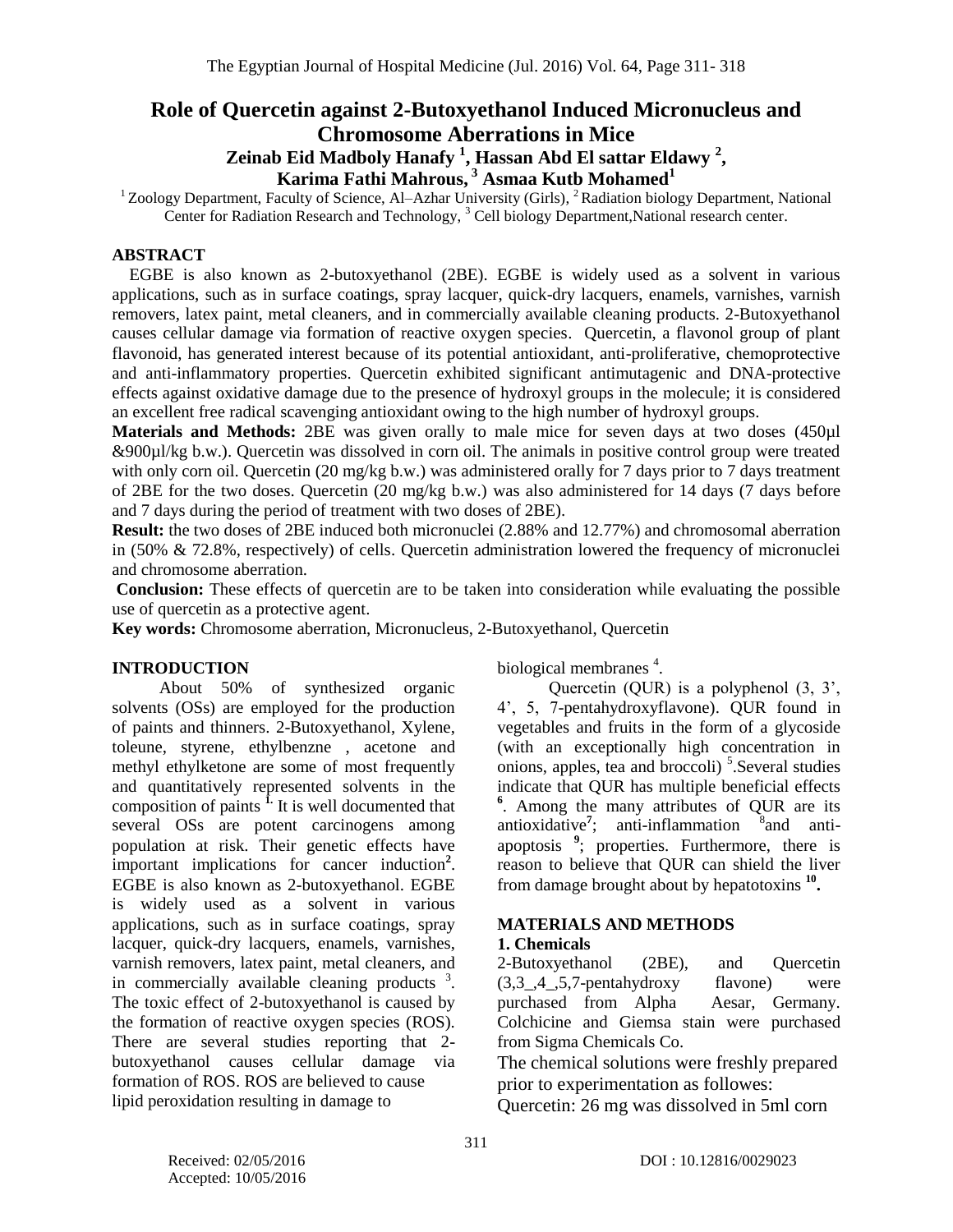oil. 2-Butoxyethanol suspension: 11.7 ml were added to 88.3 ml water.

# **2.2. Experimental animal**

One hundred and twenty Male mice between 8 and 10 weeks old, weighing  $26\pm2$  g were divided into 12 groups (10 animals per group), maintained at room temperature at 28±4◦C with 12 h dark and 12 h. light cycle were used for the study. Standard food pellets and water were provided *ad libitum.*

# **2.3. Dose and treatment**

One hundred and twenty male mice were divided into 12 groups (10 animals/group). Each animal was orally administered the test solution according to the following scheme:

**G1a:** Water control for 7 days.**G1b**: Water control for 14 days.**G2a:** 7 day corn oil (*0.1 ml daily for 7 days***).G2b:** 14 day corn oil (*0.1 ml daily for 14 days***).G3a**: 7 day quercetin : *0.1ml of the suspention daily for 7 days***).G3b: 14 day quercetin :** *0.1ml of the suspention daily for 14 days***).** G4:2butoxyethanol  $(450 \mu$ *l* /kg b.w.<sup>12</sup> : 0.1 ml *daily for 7 days.***G5:** 2butoxyethanol (900µl /kg b.w.)**<sup>12</sup>** : *0.2 ml daily for 7 days*

**G6a:** quercetin was administered for 7 days before to 7 days treatment of 2BE (450µl µl/kg b.w.). **G6b:** quercetin was administered for 7 days before to 7 days treatment of 2BE (450µl µl/kg b.w.) and 7 days during 2BE treatment.**G7a:** quercetin was administered for 7 days before 7 days treatment of 2BE (900µl µl/kg b.w.).**G7b:** quercetin was administered for 7 days before to 7 days treatment of 2BE (900µl µl/kg b.w.) and 7 days during 2BE treatment

# **4. Micronucleus (MN) assay**

 At the end of experiment, The MN slides were prepared as described by **Schmid <sup>13</sup> .**

The bone marrow was extracted and smear was prepared, air dried and fixed in absolute methanol for 10 min and stained with 5% buffered Giemsa (pH 7.0) in the following day. Polychromatic erythrocytes were scored for micronuclei under the microscope.

# **5. Chromosome aberration (CA) assay**

 The CA assay was carried out as described by **Yosida and Amano <sup>14</sup>** . Experimental animals were injected with 2mg/kg b.w. of colchicine 1.5

h prior to sacrifice following 24 h and 48 h of the treatmen of test chemicals. Bone marrow cells were collected by flushing with 0.56% KCl (prewarmed at 37 ◦C) from femur bone and incubated for 20 min at 37 ◦C. The material was centrifuged at 1000rpm for 5min, fixed in freshly prepared aceto-methanol (acetic acid and methanol in the ratio 1:3, v/v) followed by refrigeration for 30 min. The material was centrifuged and resuspended in aceto-methanol. The slides were prepared by dropping the sample on chilled slides and run over the flame. Staining was done in 5% buffered Giemsa stain (pH 7.0) after 24h, air dried and covered with cover slips. 50 well spread metaphase plates were studied per animal (5 animals/group).

# **6. Statistical analysis**

The data obtained in the present work were represented in tables as mean ±standard error. Statistical analysis was carried out using (Statistical Package for Social Science) (SPSS) software version 20 for windows, significant differences among groups were evaluated using one-way analysis of variance (one-way ANOVA).

# **RESULTS**

# **1. Effect on micronucleus frequency**

 Table (1) shows the results of micronucleus (MN) analysis following quercetin alone and/or 2BE. The percentage of cells with micronuclei (fig.,1) following two doses of 2 BE  $(450\mu$ l/kg b.wt. and  $900\mu$ l/kg b.wt.) were 2.88% and 12.77%, respectively these results were significant as compared to control group (P<0.05)**.**Treatment of quercetin before 2BE reduced the frequency of cells with MN at both two doses of 2BE at 7 days (2.08% & 9.87%) and 14 days (1.19% &6.12%)

### **2. Effect on chromosomal aberration frequency**

 The detailed data of chromosomal aberration **(**CA) analysis are shown in Table (2&3). Quercetin induced non-significant increase in the frequency of abnormal cells with CA ( $P < 0.05$ ). 2-butoxyethanol induced both structural and numerical aberrations (fig., 1,2&3) at the two doses (450µl/kg b.wt. and 900µl/kg b.wt.), the percentage of abnormal cells recorded were (50%  $\&$  72.8%, respectively). This percentage decreased after 7 days treatment with quercetin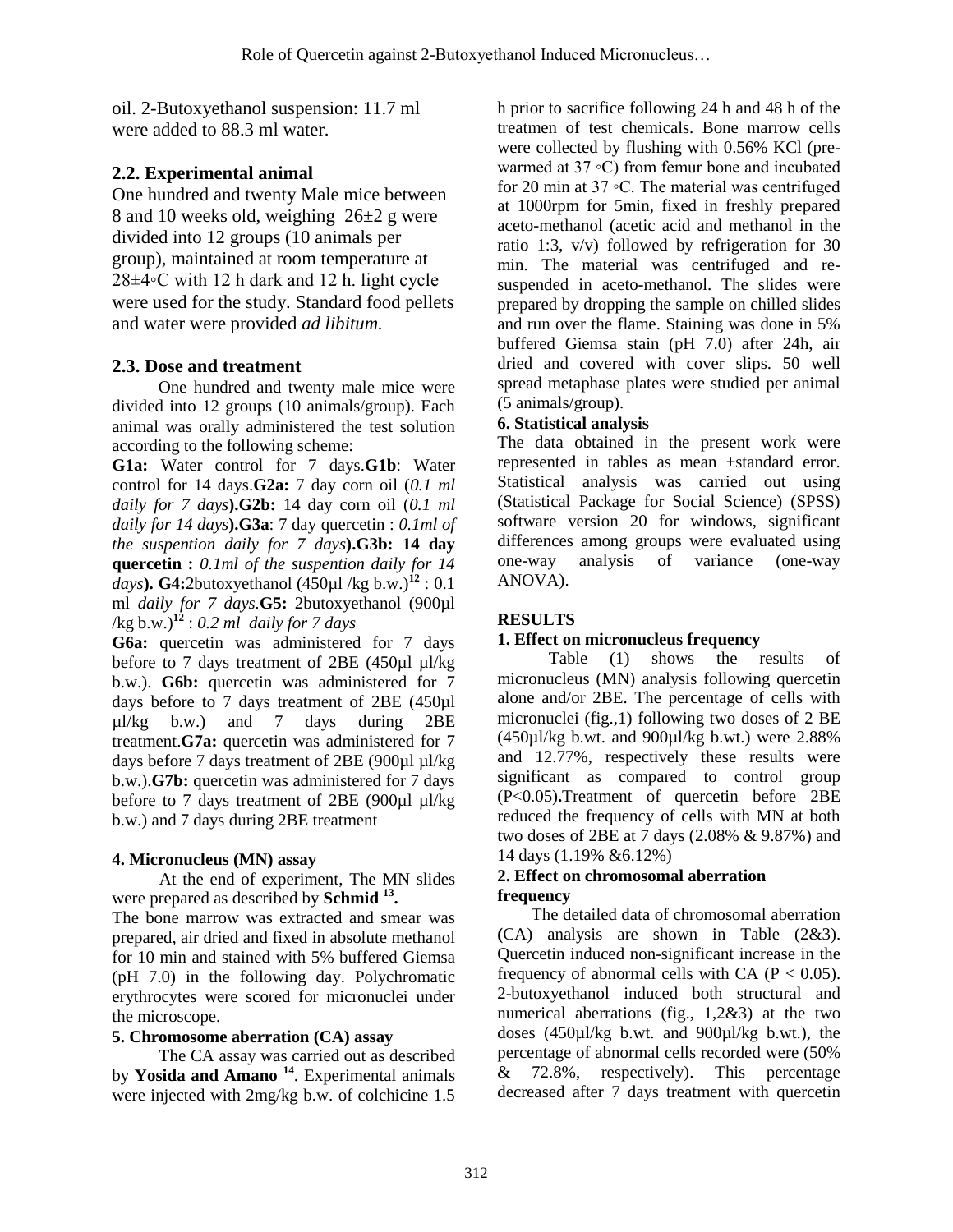(22% & 33.2%), respectively for the two doses of 2BE and (9.6% &16.4%) after 14 days. Quercetin protected against the effect of 2BE by reducing the percentage of aberrant cells. The highest level of protection was observed at 14 days.

## **DISCUSSION**

 The cytogenetic effects of exposure to Organic solvents is due to their ability to make oxidative stress. Oxidative stress (OS) is caused by increased exposure to oxidants and / or decreased antioxidants capacities. It is widely recognized as a central feature of many diseases <sup>15</sup>.Exposure to OS<sub>s</sub> can also lead to mood disorders, with depression, irritability and fatigue being common symptoms. Peripheral neurotoxicity usually results in paresthesia, tremors and diminished fine and gross motor movements. Volatile organic compounds have been implicated also in kidney damage <sup>16</sup>.

 Our study aimed mainly to evaluate the cytogenetic changes associated with exposure to 2-butoxyehanol compound by oral ingestion. 2- Butoxyethanol, a chemical solvent that has been shown to induce hemangiosarcomas mainly in livers of male mice  $17$ , with some occurrence in the bone marrow (BM) and spleen after inhalation exposure  $3$ .

 Exposure 2-butoxyethanol resulted in genetic instability characterized by a delay in cell division and resulted in a significantly higher level of chromosomal aberrations and a higher percentage of aberrant cells in than in their matched controls, they had a significantly higher frequency of breaks, polyploid and endoreduplicated cells which can result in the development of specific congenital anomalies  $^{18}$ . The increase was concentration dependent. The detection of polyploidy (which corresponds to an exact multiple of the haploid number of chromosomes) and endoreduplication (in which at mitosis the chromosome consists of 2 doubled chromatids instead of 2 single chromatids) resulting from exposure to 2-butoxyethanol, indicating defects in the Gl/S and G2/M checkpoints of the cell cycle  $19$ .

 **El-Zein** *et al* **<sup>20</sup>**suggested that exposure to EGME (2-BE) in utero could result in terminal chromosome rearrangements and shortening of telomere length, leading to the observed

dysmorphic features and idiopathic mental retardation **Hoyos-Giraldo,** demonstrated a significant CAs frequency increase in painters exposed to organic solvents  $21$ . Organic solvent extracts induced structural CAs dosedependently, including chromatid and chromosome gaps; chromatid breaks; chromatid exchanges; fragmentation; chromosome breaks; chromosome exchange **22 .**

 Therefore our study gives a better cancer risk insight associated with organic solvents exposure in order to avoid future cancers. Our CAs frequency increase results are consistent with previous studies, in out-door and in-door painters occupationally exposed to organic solvents $^{21}$ .

 The mode of action of 2BE involves the hemolysis of RBCs, since it induced haemolytic anaemia in rats at dose of  $450$  mg/kg  $^{23}$ . Hemolysis results in iron deposition which causes reactive oxygen species production resulting in oxidative damage, these factors may then produce oxidative DNA damage **<sup>12</sup> .**

 The percentage of cells with micronuclei was significantly higher in animals treated with 2 doses of 2BE than control. The increase was concentration dependent. This suggests that it has a role in the process of cell division since micronuclei were reported as due to chromosomal fragmentation and or whole chromosome lagging behind in anaphase  $^{24}$ . This may lead to apoptosis  $^{25}$ . Apoptosis of polychromatic erythrocytes leads to hemolytic anemia  $^{23}$  and liberation of iron which production of reactive oxygen species and increased oxidative stress<sup>12</sup>

 Quercetin displayed various cancer chemoprotective and chemopreventive effects <sup>26</sup>. The mechanism of pharmacological action was related at least in part to the antioxidant activity of quercetin <sup>27</sup> **.** Quercetin induced neither micronucleated erythrocytes nor DNA damage <sup>28</sup> **.** 

 Growing evidences suggest that flavonoids (in particular, resveratrol and quercetin) may contribute to chromatin remodeling and thus interfere with epigenetic alterations that are important in cancer progression. Chromatin is remodeled by chemical modifications of DNA and histones, such as DNA methylation and multiple histone modifications, such as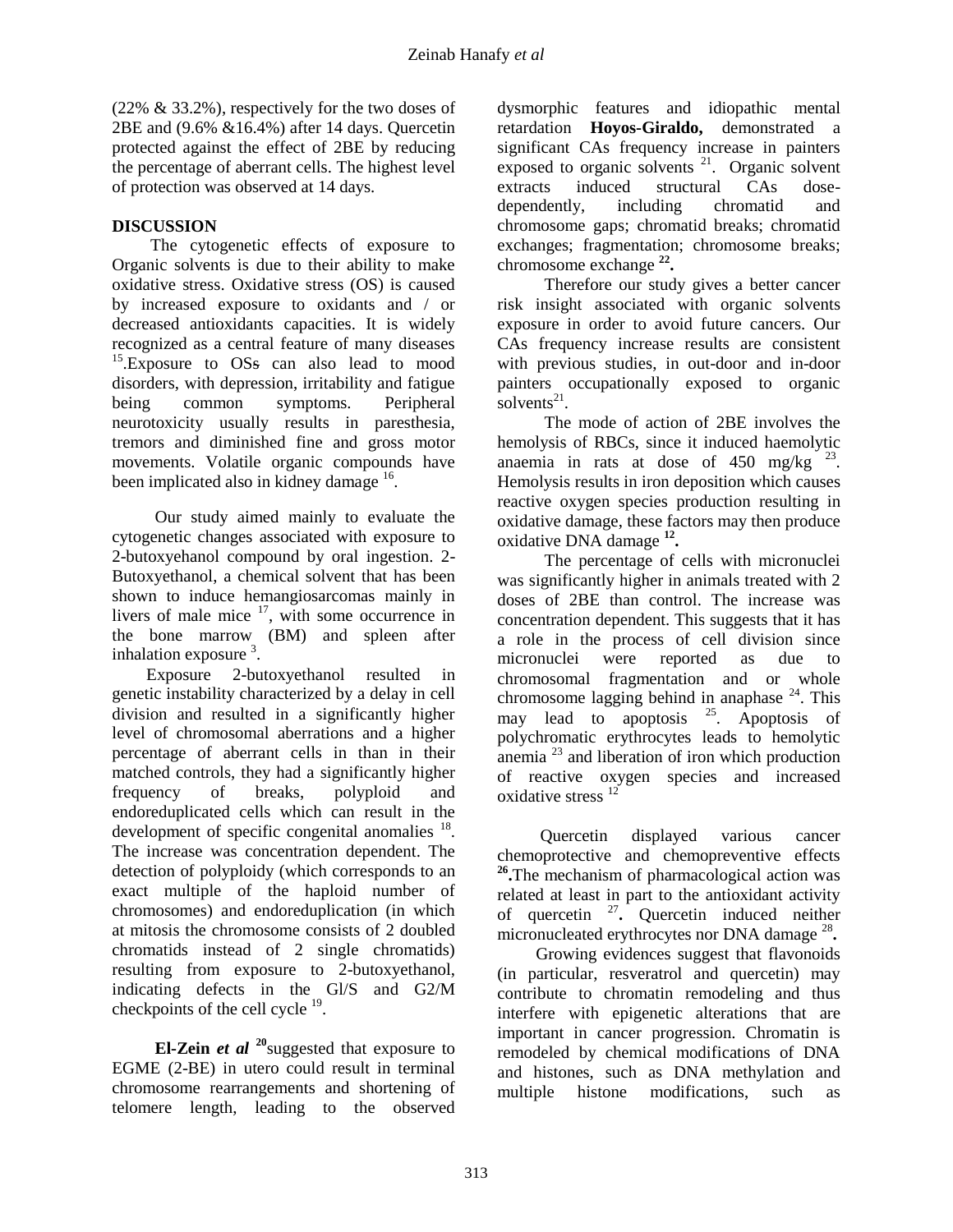methylation, phosphorylation, acetylation, sumoylation and ubiquitination; for example, resveratrol activates sirtuin (SIRT)-1, a member of histone deacetylase (HDAC) family, which plays key roles in cell survival and apoptosis  $2^9$ .

The decrease in mitomycin C induced MN and CA frequency by the action of quercetin is a phenomenon of attenuation (antioxidant activity and/or stimulation of DNA repairing process) or synergism (enhanced apoptotic process resulting in lower recovery of viable mutants) **<sup>30</sup> .** It has been reported that quercetin acts through the mitochondrial pathway to induce apoptosis in cancer cells **<sup>31</sup> .**

 Quercetin exhibited antimutagenic and DNA-protective effects against oxidative damage due to the presence of hydroxyl groups in the molecule, it is considered an excellent free radical scavenging antioxidant owing to the high number of hydroxyl groups  $32$ . Quercetin is well known as a chelating agent that inactivates the metal iron responsible for the generation of reactive oxygen species<sup>33</sup>.

## **CONCLUSION**

 People who have to use organic solvents as a part of their daily work are experiencing the effects of 2-butoxyethanol exposure. Quercetin was found to be very excellent protective plant extract antioxidants protect against free radicals formed as a result of metabolism of 2 butoxyethanol, these free radicals that harm genetic material leading to dangerous diseases on the long duration. It is found to reduce the frequency of chromosome and chromatid type aberrations and they limit the number of micro nucleated cells. The protective action of quercetin is more effective at 14 days than 7 days.

### **REFERENCES**

1- **Costa C, Pasquale R and Barbro M C (2005):** In vitro evaluation of oxidative damagefrom organic solvent vapors on human skin.Toxicol in Vitro, 20:324-331.

2- **Safty A E, Metwally F M, Samir A M, Shahawy A E, and Raouf E A (2015):** Studying the effect of antioxidants on cytogenetic manifestations of solvent exposure in the paint industry. Toxicology and Industrial Health, 31(12):1087–1094.

3- **National Toxicology Program (NTP), (2000):**  Toxicology and carcinogenesis studies of 2 butoxyethanol (CAS NO. 111-76-2) in F344/N rats and B6C3F1 mice (inhalation studies). Natl. Toxicol. Program Tech. Rep. Ser., 484:1–290.

4- **Stacy M C, Lisa M K and James E K (2006):**  Mechanisms of 2-Butoxyethanol–Induced Hemangiosarcomas. [Toxicol. Sci.,](http://www.ncbi.nlm.nih.gov/pubmed/16675516) 92(2):378-86.

5- **Alrawaiq N S and Abdullah A (2014):** A Review of Flavonoid Quercetin: Metabolism, Bioactivity and Antioxidant Properties. International Journal of Pharm Tech Research, 6(3): 933-941.

6- **Chirumbolo S (2012):** Role of quercetin in vascular physiology. Canadian journal of physiology and pharmacology, 90(12):1652-1657.

7- **Nabavi S F, Nabavi S M, Mirzaei M and Moghaddam A H (2012):** Protective effect of quercetin against sodium fluoride induced oxidative stress in rat's heart. Food & Function, 3(4):437-441.

8- **Hwang I K, Lee C H and Yoo K Y (2009):**  Neuroprotective effects of onion extract and quercetin against ischemic neuronal damage in the gerbil hippocampus. J. Med. Food, 12:990-995.

9- **Cheng Y F, Zhu G Q and Wang M (2009):** Involvement of ubiquitin proteasome system in protective mechanisms of Puerarin to apoptosis. Neuro science research, 63(1):52-58.

10- **Ghosh A, Mandal A K, Sarkar S, Panda S and**  Das N (2009): Nanoencapsulation of quercetin enhances its dietary efficacy in combating arsenicinduced oxidative damage in liver and brain of rats. Life Sciences, 84(3):75-80.

11- **Patil S L, Rao N B, Somashekarappa H M and Rajashekhar K P (2014):** Antigenotoxic Potential of Rutin and Quercetin in Swiss Mice Exposed to Gamma Radiation. Biomed J., 37 (5):1-9.

**12-Siesky AM, Kamendulis L M and Klaunig J E (2002):** Hepatic effects of 2-butoxyethanol in rodents. Toxicol. Sci., 70: 252-260.

**13-Schmid W (1975):** The micronucleus test. Mutat. Res., 31:9-15.

**14-Yosida T M and Amano K (1965):** Autosomal polymorphism in laboratory bred and wild Norway rats Rattus norvegicus found in Misima. Chromosoma, 16: 658-667.

15- **Halifeoglu I, Canatan H, Ustundag B, Ihan N and Inanc F (2000):** Effect of thinner inhalation on lipid peroxidation and some antioxidant enzymes of people working with paint thinner. Cell Biochem. Function, 18(4):263-267.

16- **Verplanke A J and Herber R F (1998):** Effects on the kidney of occupational exposure to styrene. Int. Arch. Occup. Environ. Health, 71:47-52.

17- **Nyska A, Haseman J K, Kohen R and Maronpot R R (2004):** Association of liver hemangiosarcoma and secondary iron overload in B6C3F1 mice--the National Toxicology Program experience. Toxicol.Pathol., 32: 222-228.

18- **El-Zein R A, Abdel-Rahman S Z, Morris D L and Legator M S (2002):** Exposure to ethylene glycol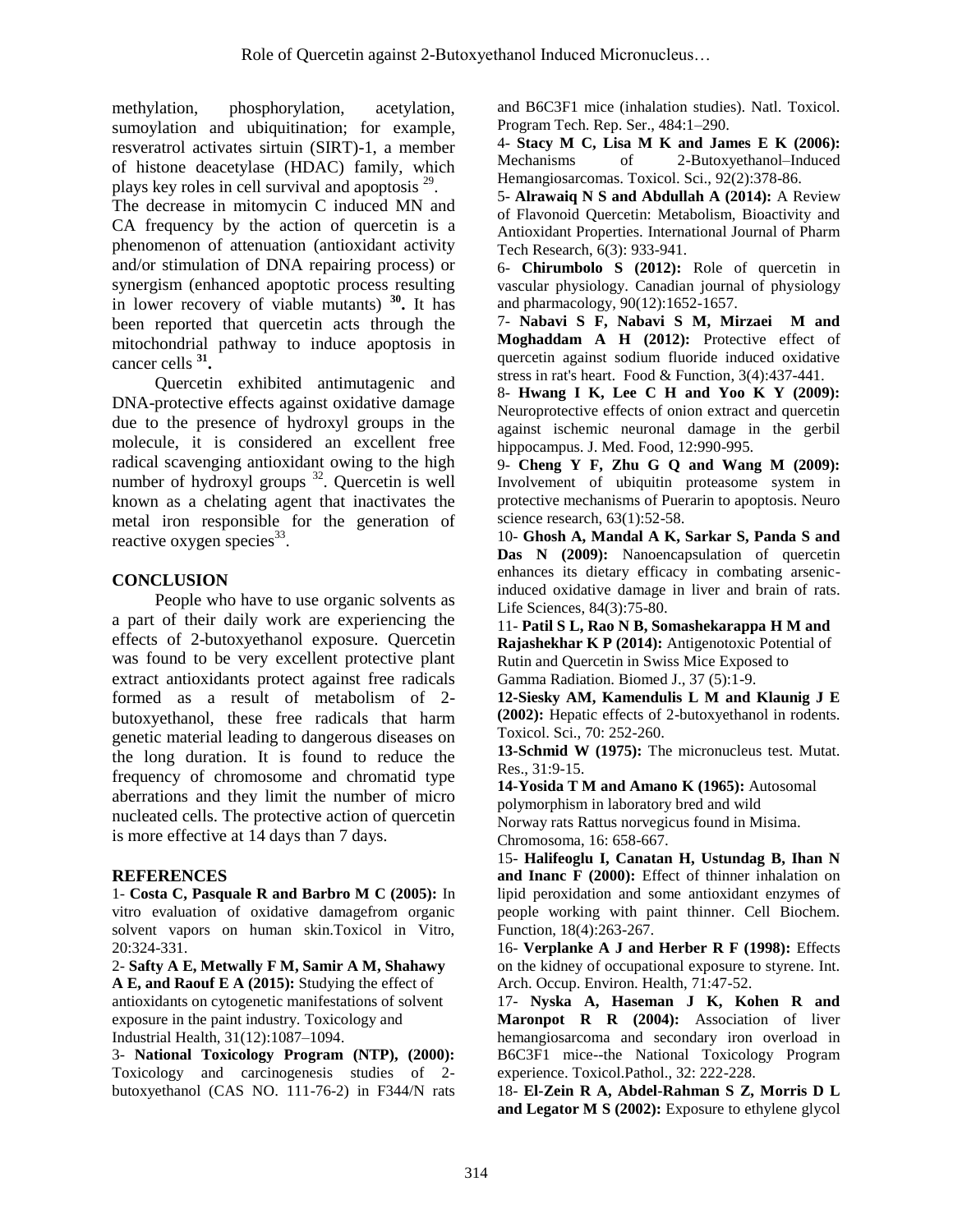monomethyl ether: clinical and cytogenetic findings.Arch Environ Health, 57:371–376.

19- **Kirsch-Volders M, Vanhauwaert A and De Boeck M (2002):** Importance of detecting numerical versus structural chromosome aberrations. Mutat Res., 504(1-2):137-48.

20- **El-Zein R , Albrecht T, Knutson E, Legator M S and Abdel-Rahman S Z (2007):** Reduction in Telomere Length in Individuals Exposed In Utero to Glycol Ether. Archives of Environmental &

Occupational Health, 62: 3.

21- **Hoyos-Giraldo L S, Carvajal S, Cajas-Salazar N, Ruíz M and Sánchez-Gómez A (2009):**  Chromosome aberrations in workers exposed to organic solvents: Influence of polymorphisms in xenobioticmetabolism and DNA repair genes, Mutat. Res., 18, and 666(1-2): 8-15.

22- **Matsuoka A, Haishima Y, Hasegawa C, Matsuda Y and Tsuchiya T (2008):** Organic-solvent extraction of model biomaterialsfor use in the in vitro chromosome aberration test. [J Biomed Mater Res A.,](http://www.ncbi.nlm.nih.gov/pubmed/17941025) 86(1):13-22.

**23- Kenyon M O, Coffing S L, Ackerman J I, Gunther W C, Dertinger S D, Criswell K and Dobo K L (2015):** Compensatory erythropoiesis has no impact on the outcome of the *in vivo Pig-a* mutation assay in rats following treatment with the haemolytic agent 2 butoxyethanol.*Mutagenesis*, 30(3):325-334.

24- **Albertini R J, Aderson D, Dauglas G R , Hagmar L, Hemminki K, Merlo F, Natarajan A T , Norppa H , Shuker D EG, Tice R ,Waters M D and Aitio A (2000):** IPCS guidelines for the monitoring of genotoxic effects of carcinogens in human, Mutat. Res., 463: 111–172.

25- **Ferguson L R, Whiteside G, Holdaway K M and Baguley B C (1996):** Application of fluorescence in situ hybridisation to studying the relationship between cytotoxicity, chromosomal aberrations and changes in chromosome number after treatment with the topoisomerase II inhibitor, amsacrine, Environ. Mol. Mutagen, 27: 255–262.

26- **Russo M, Spagnuolo C, Tedesco I, Bilotto S and Russo GL (2012):** The flavonoid quercetin in disease prevention and therapy: facts and fancies. Biochem Pharmacol., **83**:6–15.

27- **Jung J H, Kang J I and Kim H S (2012):** Effect of quercetin on impaired immune function in mice exposed to irradiation. Nutr. Res. Pract., 6: 301–307.

28- **Tieppo J, Vercelino R, Dias A S, Silva Vaz M F, Silveira T R, Marroni CA, Marroni N P, Henriques J A P and Picada J N (2007):** Evaluation of the protective effects of quercetin in the hepatopulmonary syndrome. Food and Chemical Toxicology, 45: 1140-1146.

**29-Borra M T, Smith B C and Denu J M (2005):**  Mechanism of human SIRT1 activation by resveratrol. Journal of Biological Chemistry, 280(17):17187– 17195.

**30-Mazumdar M, Giri S and Giri A (2011):** Role of quercetin on mitomycin C induced genotoxicity:

Analysis of micronucleus and chromosome aberrations in vivo. Mutation Research, 721: 147–152.

31- **Vidya P R, Senthil M R and Maitreyi S (2010):**  The flavonoid quercetin induces cell cycle arrest and mitochondria-mediated apoptosis in human cervical cancer (HeLa) cells through p53 induction and NFkappaB inhibition. Eur. J. Pharmacol., 649:84-91.

32- **Valentova K P, Rybkova Z, Kˇrižan J, Malachova K and Kˇrena V (2016):** (Anti) mutagenic and immunomodulatory properties of quercetin glycosides. J Sci. Food Agric*.,* 96: 1492– 1499.

33**- Kaeko M, Yuki M, Mami I, Tojiro T, Sayuri M and Junji T (2004):** Quercetin- 4\_-glucoside is more potent than quercetin-3-glucoside in protection of rat intestinal mucosa homogenates against iron-induced lipid peroxidation. *J Agric Food Chem*., 52:1907– 1912.

## **Table (1): Percent of cells with micronuclei and mean number of micronucleated cells ±Standard error in control and treated groups (The total number of scored cells is 10000)**

| Groups                          | % of cells with | Mean±SE             |  |  |  |  |
|---------------------------------|-----------------|---------------------|--|--|--|--|
|                                 | micronuclei     |                     |  |  |  |  |
| Control(G1)                     | 0.32            | $6.4 \pm 0.2$       |  |  |  |  |
| Oil(G2a)                        | 0.46            | $9.2 \pm 0.37$ a    |  |  |  |  |
| Oil(G2b)                        | 0.38            | $7.2 \pm 0.37$ a    |  |  |  |  |
| Quercetin 7                     | 0.55            | $11+0.44$ a         |  |  |  |  |
| days(G3a)                       |                 |                     |  |  |  |  |
| Quercetin 14                    | 0.63            | $12.6 \pm 0.4$ a    |  |  |  |  |
| days(G3b)                       |                 |                     |  |  |  |  |
| 2-butoxyethanol                 | 2.88            | $57.6 \pm 0.5$ a    |  |  |  |  |
| $(450 \text{ ul})(G4)$          |                 |                     |  |  |  |  |
| Quercetin $7+2BE$               | 2.08            | $41.6 \pm 0.5$ abd  |  |  |  |  |
| (450)(G6a)                      |                 |                     |  |  |  |  |
| Quercetin 14+                   | 1.19            | $23.8 \pm 0.37$ abd |  |  |  |  |
| 2BE (450)(G6b)                  |                 |                     |  |  |  |  |
| 2-butoxyethanol                 | 12.77           | $225.4 \pm 1.5$ a   |  |  |  |  |
| $(900 \text{ ul})(G5)$          |                 |                     |  |  |  |  |
| Quercetin $7+2BE$               | 9.87            | $197.4 \pm 0.5$ acd |  |  |  |  |
| (900)(G7a)                      |                 |                     |  |  |  |  |
| $Quercetin14+2BE$<br>(900)(G7b) | 6.12            | $122.4 \pm 0.5$ acd |  |  |  |  |

a: significantly different as compared with control, b: significantly different as compared with 2-butoxyethanol  $(450µ)$ , c: significantly different as compared with 2butoxyethanol (900µl),d: significantly different as compared with the corresponding group at the other time interval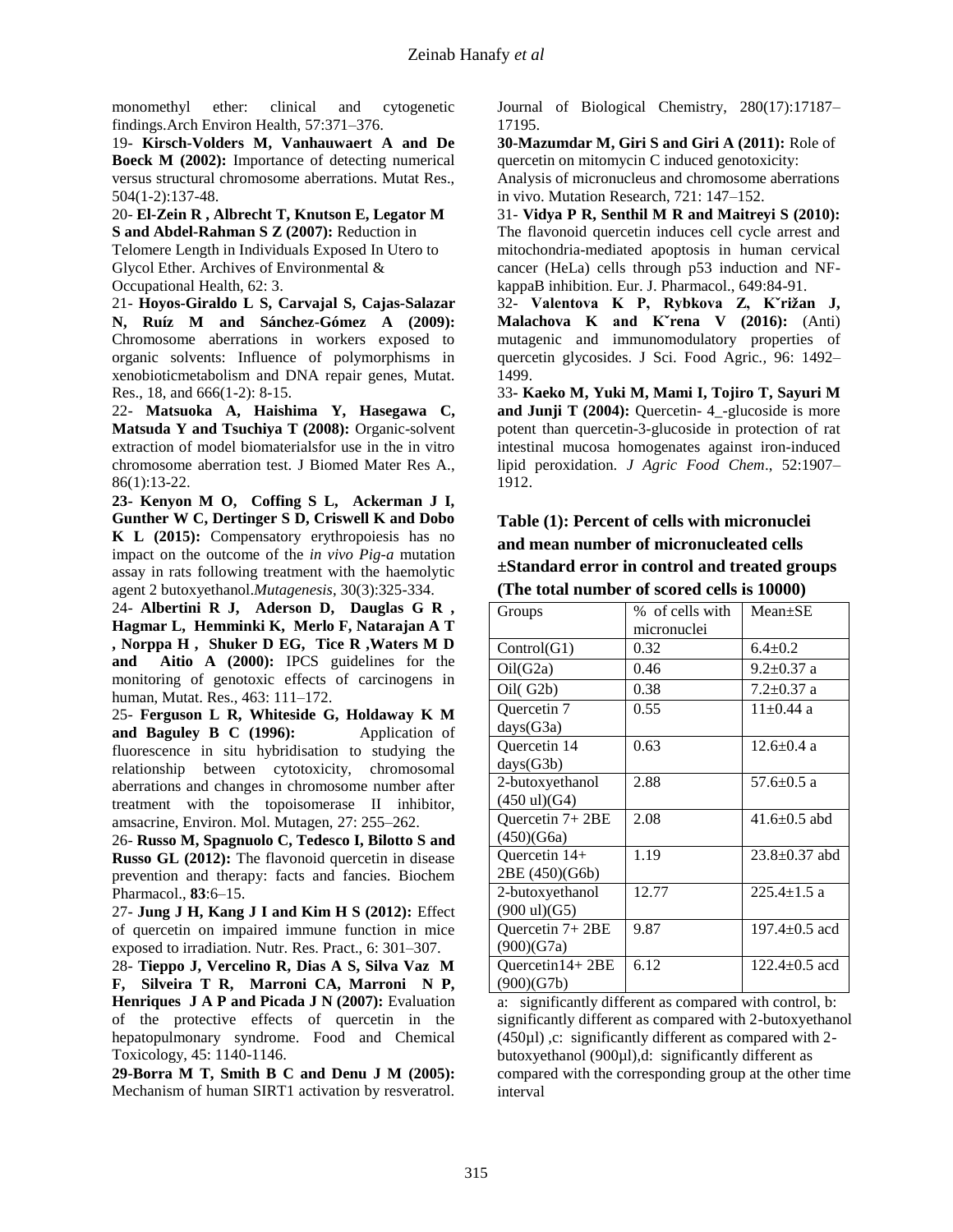Role of Quercetin against 2-Butoxyethanol Induced Micronucleus…

|                      | No.   | Abno<br>rmal      | Cells<br>with    | Chromatid   |                  |                                 |                     |                     |                  |                  | Total<br>structur | Numerical          |                     | Total             | Total<br>aberrati |
|----------------------|-------|-------------------|------------------|-------------|------------------|---------------------------------|---------------------|---------------------|------------------|------------------|-------------------|--------------------|---------------------|-------------------|-------------------|
|                      | of    | cells             |                  |             |                  | Chromosome type aberrations (%) |                     |                     |                  |                  |                   |                    |                     |                   |                   |
| Groups               |       |                   | more             | type        |                  |                                 |                     |                     |                  |                  | al                | aberrations $(\%)$ |                     | num.              | on                |
|                      | scor  |                   | than one         | aberrations |                  |                                 |                     |                     |                  |                  | aberrati          |                    |                     | aberr.            | Excludi           |
|                      | ed    |                   | aberratio        | (% )        |                  |                                 |                     |                     |                  |                  | ons               |                    |                     | (% )              | ng g.             |
|                      | cells | (% )              | $\mathbf n$      |             |                  |                                 |                     |                     |                  |                  |                   |                    |                     |                   |                   |
|                      |       |                   |                  | Chd.g.      | Chd.             | Chs.                            | ${\bf D}$           | $\mathbf F$         | CA               | Ring             | (% )              | Polyplo            | Aneupl              |                   | $(\% )$           |
|                      |       |                   | (% )             |             | br               | g                               |                     |                     |                  |                  |                   | idy                | oidy                |                   |                   |
|                      |       |                   |                  |             |                  |                                 |                     |                     |                  |                  |                   |                    |                     |                   |                   |
| Control              | 250   | $1.0\pm$          | $0.0\pm$         | $0.4\pm$    | $0.0\pm$         | $0.0\pm$                        | $0.0\pm$            | $0.6\pm$            | $0.0\pm$         | $0.0\pm$         | $1.0\pm$          | $0.0\pm$           | $0.0 \pm$           | $0.0\pm$          | $0.6\pm$          |
| (G1a)                |       | 0.0               | 0.0              | 0.24        | $0.0\,$          | 0.0                             | 0.0                 | 0.24                | 0.0              | 0.0              | 0.0               | 0.0                | 0.0                 | 0.0               | 0.24              |
|                      |       |                   |                  |             |                  |                                 |                     |                     |                  |                  |                   |                    |                     |                   |                   |
| Oil                  | 250   | $1.4\pm$          | $\overline{0.0}$ | $0.6\pm$    | $0.0 \pm$        | $0.0\pm$                        | $\overline{0.0\pm}$ | $\overline{0.8\pm}$ | $0.0\pm$         | $0.0\pm$         | $1.4\pm$          | 0.0 <sub>±</sub>   | $\overline{0.0\pm}$ | $0.0\pm$          | $0.8\pm$          |
| (G2a)                |       | 0.24              | 0.0              | 0.24        | 0.0              | 0.0                             | 0.0                 | 0.2                 | 0.0              | 0.0              | 0.24              | 0.0                | 0.0                 | 0.0               | $0.2\,$           |
|                      |       |                   |                  |             |                  |                                 |                     |                     |                  |                  |                   |                    |                     |                   |                   |
| Quercein             | 250   | $1.6\pm$          | $0.0\pm$         | $0.4\pm$    | $0.0 \pm$        | $0.0 \pm$                       | $0.0\pm$            | $0.8\pm$            | $0.4\pm$         | $0.0\pm$         | $1.6\pm$          | $0.0\pm$           | $0.0 \pm$           | $0.0 \pm$         | $1.2\pm$          |
| (G3a)                |       | 0.24              | 0.0              | 0.24        | 0.0              | 0.0                             | 0.0                 | 0.2                 | 0.24             | 0.0              | 0.24              | 0.0                | 0.0                 | 0.0               | 0.2               |
|                      |       |                   |                  |             |                  |                                 |                     |                     |                  |                  |                   |                    |                     |                   |                   |
| 2BE                  | 250   | $25 +$            | 3.8 <sub>±</sub> | $1.0\pm$    | $2.2 +$          | $0.8\pm$                        | $2.4\pm$            | $2+$                | $4.4 \pm$        | $1.4\pm$         | $14.2 +$          | 2.8 <sub>±</sub>   | $4.2 \pm$           | 7.0 <sub>±</sub>  | 23.2 <sub>±</sub> |
| $(450\mu I)(G)$      |       | 0.54a             | 0.37a            | 0.0         | 0.24             | 0.24                            | 0.24                | 0.31                | 0.4a             | 0.24             | 0.2a              | 0.2a               | 0.37a               | 0.31a             | 0.58a             |
| 4)                   |       |                   |                  |             | a                | a                               | a                   | a                   |                  | a                |                   |                    |                     |                   |                   |
| Quercein             | 250   | $11.0\pm$         | $1.6\pm$         | $0.8\pm$    | $1.2\pm$         | $0.6\pm$                        | $1.0\pm$            | $0.8\pm$            | 1.6 <sub>±</sub> | $0.8\pm$         | $6.8\pm$          | $1.2\pm$           | $1.4\pm$            | $2.6 +$           | $9.6\pm$          |
| $+2BE$               |       | 0.31              | $0.24$ abd       | 0.2         | 0.2a             | 0.24                            | 0.0                 | 0.2 <sub>b</sub>    | 0.24             | 0.2              | 0.37              | $0.2$ abd          | 0.24                | 0.24              | 0.24              |
| $(450 \mu I)(G)$     |       | abd               |                  |             | bd               | a                               | ab                  |                     | ab               | abd              | abd               |                    | abd                 | abd               | abd               |
| 6a)                  |       |                   |                  |             |                  |                                 |                     |                     |                  |                  |                   |                    |                     |                   |                   |
| 2BE                  | 250   | 36.4 <sub>±</sub> | 6.8 <sub>±</sub> | $1.2\pm$    | 2.6 <sub>±</sub> | $1.4\pm$                        | $3.6+$              | 3.4 <sub>±</sub>    | 5.4 <sub>±</sub> | 1.8 <sub>±</sub> | $19.4 \pm$        | $4.4 \pm$          | 5.8 <sub>±</sub>    | 10.2 <sub>±</sub> | $33.8 \pm$        |
| $(900 \mu I)(G)$     |       | 0.5a              | 0.37a            | 0.2         | 0.24             | 0.24                            | 0.24                | 0.24                | 0.4a             | 0.2a             | 0.24a             | 0.24a              | 0.37a               | 0.37a             | 0.58a             |
| 5)                   |       |                   |                  |             | a                | a                               |                     | a                   |                  |                  |                   |                    |                     |                   |                   |
|                      |       |                   |                  |             |                  |                                 |                     |                     |                  |                  |                   |                    |                     |                   | $15.4 \pm$        |
| Quercein             | 250   | $17.0 \pm$        | 2.8 <sub>±</sub> | $0.8\pm$    | $1.4\pm$         | $0.6\pm$                        | $1.8\pm$            | 1.6 <sub>±</sub>    | $2.0\pm$         | $1.0\pm$         | $9.2 \pm$         | $1.6\pm$           | $3.0\pm$            | $4.6 \pm$         |                   |
| $+2BE(900$           |       | 0.31              | 0.37 acd         | 0.2         | 0.24             | 0.24                            | 0.37                | 0.24                | 0.31ac           | 0.31             | 0.37              | 0.24               | 0.31                | 0.24              | $0.4$ acd         |
| $\mu$ l $\chi$ (G7a) |       | acd               |                  |             | acd              | ac                              | ac                  | ac                  | d                | acd              | acd               | acd                | acd                 | acd               |                   |

### **Table (2): Chromosomal aberration frequencies in bone marrow cells of mice treated with quercetin for seven days with different doses of 2-butoxyethanol**.

G: group, Chd.g.: chromatid gap, Chd.br: chromatid break,Chs.g:chromosome gap, D.:deletion F.:fragment, C.A.:centromeric attenuation, Ring:ring chromosome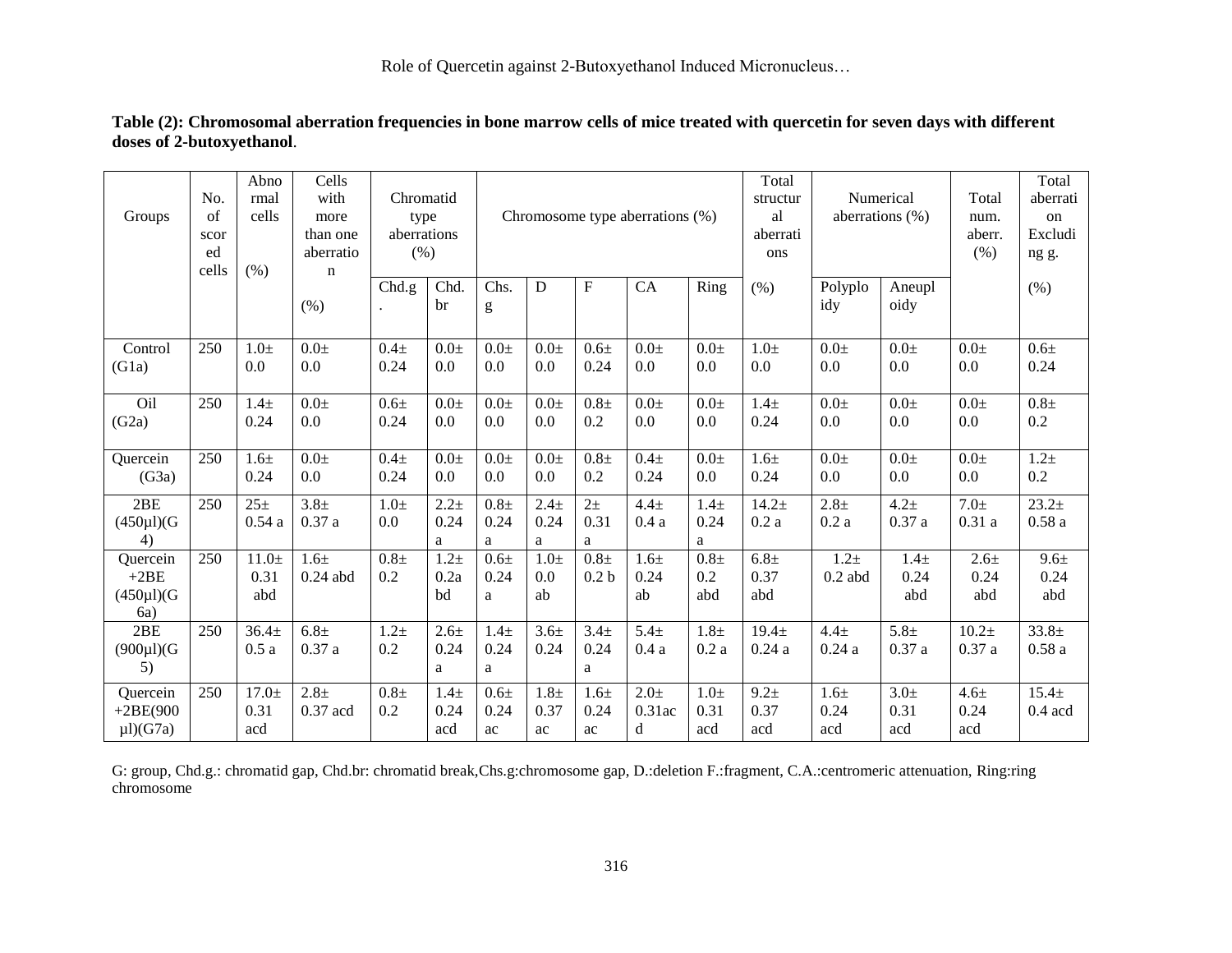## Zeinab Hanafy *et al*

|                    |            | Abnor           | Cells with       |             |              |                                 |                  |                  |           |          | Total       |                    |           |           | Total            |
|--------------------|------------|-----------------|------------------|-------------|--------------|---------------------------------|------------------|------------------|-----------|----------|-------------|--------------------|-----------|-----------|------------------|
|                    | No.        | mal             | more than        | Chromatid   |              | Chromosome type aberrations (%) |                  |                  |           |          | structural  | Numerical          |           | Total     | aberratio        |
| Groups             | $\sigma$ f | cells           | one              | type        |              |                                 |                  |                  |           |          | aberrations | aberrations $(\%)$ |           | num.      | n                |
|                    | scor       |                 | aberration       | aberrations |              |                                 |                  |                  |           |          |             |                    |           | aberr.    | Excludin         |
|                    | ed         |                 |                  | (% )        |              |                                 |                  |                  |           |          | (% )        |                    |           |           | g g.             |
|                    | cells      | (% )            | (% )             | Chd.        | Chd          | Chs.                            | D                | $\mathbf{F}$     | CA        | Ring     |             | Polypl             | Aneupl    | (% )      |                  |
|                    |            |                 |                  | g.          | .br          | g                               |                  |                  |           |          |             | oidy               | oidy      |           | (% )             |
| Control            | 250        | $1.4\pm$        | $0.0\pm$         | $0.4\pm$    | 0.4          | $0.0\pm$                        | $0.0 \pm$        | $0.6\pm$         | $0.0 \pm$ | $0.0\pm$ | $1.4\pm$    | $0.0 \pm$          | $0.0\pm$  | $0.0 \pm$ | $0.6\pm$         |
| (G1b)              |            | 0.24            | 0.0              | 0.2         | 0.24         | 0.0                             | 0.0              | 0.24             | 0.0       | 0.0      | 0.24        | 0.0                | 0.0       | 0.0       | 0.24             |
| Oil                | 250        | $2.2 +$         | $0.0\pm$         | $0.6\pm$    | $0.4\pm$     | $0.0\pm$                        | $0.0\pm$         | $0.8\pm$         | $0.0\pm$  | $0.0\pm$ | $1.8\pm$    | $0.0 \pm$          | $0.0\pm$  | $0.0 \pm$ | $1.0\pm$         |
| (G2b)              |            | 0.2             | 0.0              | 0.2         | 0.24         | 0.0                             | 0.0              | 0.2              | 0.0       | 0.0      | 0.37        | $0.0\,$            | 0.0       | 0.0       | $0.0\,$          |
| Quercein           | 250        | $2.2 +$         | $0.0 \pm$        | $0.4\pm$    | $0.0 \pm$    | $0.6\pm$                        | $0.0\pm$         | $0.8\pm$         | $0.4 +$   | $0.0\pm$ | $2.2 +$     | $0.0\pm$           | $0.0\pm$  | $0.0\pm$  | $1.2\pm$         |
| (G3b)              |            | 0.2             | 0.0              | 0.24        | 0.0          | 0.24                            | $0.0\,$          | 0.2              | 0.24      | 0.0      | 0.2         | 0.0                | 0.0       | 0.0       | 0.2              |
| 2BE                | 250        | 25 <sub>±</sub> | 3.8 <sub>±</sub> | $1.0\pm$    | $2.2 +$      | $0.8\pm$                        | $2.4 \pm$        | $2\pm$           | $4.4 \pm$ | $1.4\pm$ | $14.2 +$    | 2.8 <sub>±</sub>   | $4.2\pm$  | $7.0\pm$  | $23.2+$          |
| $(450 \mu I)(G4)$  |            | 0.54a           | 0.37a            | 0.0         | 0.24         | 0.24                            | 0.24             | 0.31             | 0.4a      | 0.24     | 0.2a        | 0.2a               | 0.37a     | 0.31a     | 0.58a            |
|                    |            |                 |                  |             | a            | a                               | a                | a                |           | a        |             |                    |           |           |                  |
| Quercein           | 250        | $4.8 \pm$       | $0.0\pm$         | $0.4\pm$    | $0.6\pm$     | $0.4\pm$                        | $0.8\pm$         | $0.6\pm$         | $1.0\pm$  | $0.0\pm$ | $3.8\pm$    | $0.4\pm$           | $0.6\pm$  | $1.0\pm$  | $4.0\pm$         |
| $+2BE$             |            | 0.37            | 0.0              | 0.24        | 0.24         | 0.24                            | 0.2              | 0.24             | $0.0$ ab  | 0.0      | $0.37$ abd  | 0.24               | 0.24bd    | 0.0       | $0.31$ abd       |
| $(450 \mu I)(G6b)$ |            |                 |                  |             | abd          |                                 | ab               | b                |           |          |             | bd                 |           | abd       |                  |
| 2BE                | 250        | $36.4+$         | $6.8\pm$         | $1.2\pm$    | $2.6\pm$     | $1.4\pm$                        | 3.6 <sub>±</sub> | 3.4 <sub>±</sub> | $5.4\pm$  | $1.8\pm$ | $19.4 \pm$  | $4.4\pm$           | $5.8\pm$  | $10.2\pm$ | $33.8 \pm$       |
| $(900 \mu I)(G5)$  |            | 0.5a            | 0.37a            | 0.2         | 0.24         | 0.24                            | 0.24             | 0.24             | 0.4a      | 0.2a     | 0.24a       | 0.24a              | 0.37a     | 0.37a     | 0.58a            |
|                    |            |                 |                  |             | a            | a                               |                  | a                |           |          |             |                    |           |           |                  |
| Quercein           | 250        | $8.2\pm$        | $0.0\pm$         | $0.6\pm$    | $1.0\pm$     | $0.8\pm$                        | $1.4\pm$         | $1.0\pm$         | $1.2\pm$  | $0.0\pm$ | $6.0\pm$    | $1.0\pm$           | $1.2\pm$  | $2.2 +$   | 6.8 <sub>±</sub> |
| $+2BE$             |            | 0.37            | 0.0              | 0.24        | 0.0a         | 0.2                             | 0.24             | 0.0              | 0.2       | 0.0      | 0.31 acd    | 0.0                | $0.2$ acd | 0.2       | $0.2$ acd        |
| $(900 \mu I)(G)$   |            |                 |                  |             | $\mathbf{C}$ | $\mathbf{C}$                    | ac               | $\mathbf{C}$     | acd       |          |             | acd                |           | acd       |                  |
| 7b)                |            |                 |                  |             |              |                                 |                  |                  |           |          |             |                    |           |           |                  |

## **Table (3): Chromosomal aberration frequencies in bone marrow cells of mice treated with quercetin for 14 days with different doses of 2 butoxyethanol**.